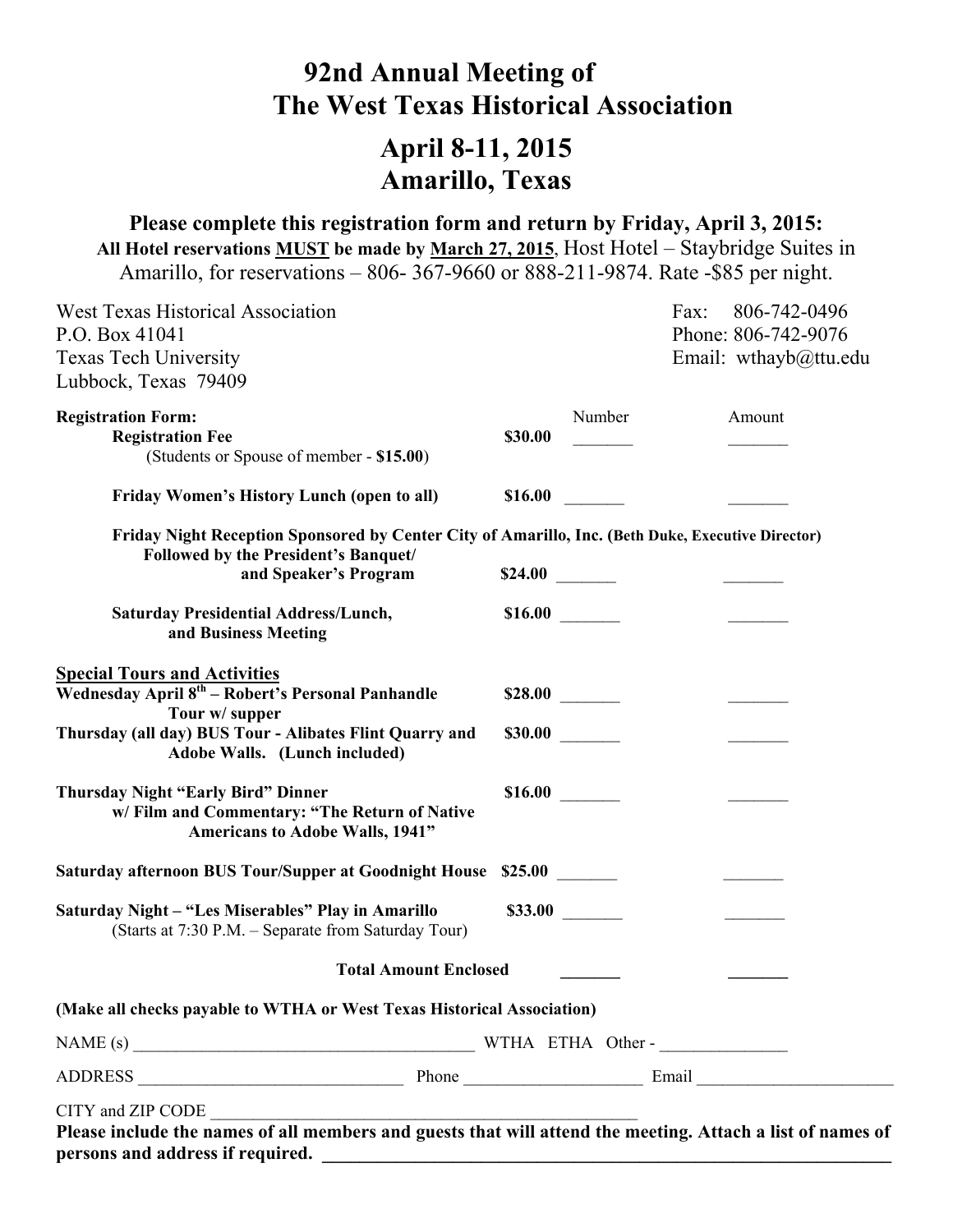## **A Short Schedule of Events** for the 92th meeting of WTHA in Amarillo, Texas:

| Wednesday, April 8, 2015 – Special Robert Hall's Personal Mini Panhandle Tour                      |
|----------------------------------------------------------------------------------------------------|
| Cadillac Ranch, Wayside (MacKenzie trail into Palo Duro Canyon), and Panhandle Plains              |
| Museum. Supper before returning to Staybridge Suites.                                              |
| Thursday Day Tour and Evening, April 9, 2015                                                       |
| Coach tour to Alibates Flint Quarry, Hutchinson County Museum, the Adobe Walls 1874 battle         |
| site, and the Square House Museum in Panhandle, Texas. Lunch at the Plaza Café in Borger.          |
| Informal reception at Staybridge Suites w/complimentary hotel refreshments available.              |
| Early Bird Supper at Youngblood's Café in Amarillo at 620 SW 16 <sup>th</sup> Street.              |
| Film and Commentary by Clay Renick and Lynn Hopkins, Hutchinson County Museum:                     |
| "The 1941 Native American Return to Adobe Walls to Honor Fallen Braves."                           |
| WTHA Board Meeting at Youngblood's Café.                                                           |
| Bus will run every 2 hours during sessions                                                         |
| Registration – Amarillo College (BUSES from Staybridge Suites available)                           |
| Sessions – see schedule – over 40 papers – Amarillo College                                        |
| 11:30 a.m. – 12:45 p.m. Women's History Lunch – Oak Room, Student Center, Amarillo College Campus. |
| $S$ essions – see schedule – over 40 papers- Amarillo College                                      |
| President's Reception – Bivins house, downtown: Our Special sponsor -                              |
| Center City of Amarillo Inc., hosting, Beth Duke, Executive Director                               |
| WTHA Banquet at the Polk Street United Methodist Church, 1401 S Polk Street.                       |
| Evening program – Bill Neal, "Courtroom Gladiators of Yesteryear - The Prairie Dog Lawyers."       |
| Friday, April 10, 2015                                                                             |

#### **Saturday, April 11, 2015**

|                          | 7:30 a.m. - 11:00 a.m. Registration – Amarillo College – BUSES from Staybridge Available |
|--------------------------|------------------------------------------------------------------------------------------|
|                          | $8:00$ a.m. $-12:15$ a.m. Sessions – see schedule – Amarillo College                     |
| $12:30$ p.m.             | Luncheon – Oak Room, Student Center, $2nd$ floor – Amarillo College                      |
| $2:30$ p.m. $-6:30$ p.m. | Amarillo College Art Museum, Herring Hotel, Goodnight House, Ranch Supper.               |
| $7:30$ p.m. -            | Amarillo Opera Presentation – "Les Miserables"                                           |

## **WTHA 2015 CONVENTION NEWS THAT YOU CAN USE**

**WHERE**: All meetings will be held on the Amarillo College Campus

**SESSIONS**: **All sessions** will be held at the **Dutton Building** (see map).

**EXHIBITORS**: Some exhibitors having already registered (please see program). Others who might be interested in showing items should call Freedonia Paschall @ 806/742-3749 or email: Freedonia.Paschall@ttu.edu. Exhibitors will be in a room near the sessions in the **Dutton Building** on the Amarillo College Campus. Exhibitors that have signed up so far include authors Norm Brown, Chuck and Pat Parsons, and Alvin Lynn, and organizations such as the Hutchinson County Museum, Texas Tech Press, Texas Plains Trail Region, and Buffalo Gold.

**SILENT AUCTION**: A silent auction will be held in **Dutton Building**, room TBA. Members who are interested in donating items, please send those to Freedonia Paschall, WTHA, TTU, P. O. 41041, Lubbock, Texas 79409. Closes at 11 a.m. Saturday, book pickup at 11:30 a.m. – 12:00 a.m. on Saturday

#### **LUNCH FRIDAY 11:30 a.m. – Women's History Lunch with Speaker, Oak Room, Student Center, everyone welcome.**

**THURSDAY EVENING**: The "Early bird dinner" will be at the Youngblood's Café at 620 SW 16<sup>th</sup> Street. Amarillo.  **(WTHA Board Meeting following)** 

**RECEPTION AND BANQUET**: Friday. The reception (Bivins House downtown, **1000 Polk Street**, the banquet to follow at the Polk Street United Methodist Church at **1401 S Polk Street. (7-9:00 p.m.)** See schedule.

**SATURDAY LUNCHEON AND BUSINESS MEETING**: 1:00 p.m. – 2:30 p.m. The Saturday Luncheon will be held at the **Oak Room** in the **Student Center** on the Amarillo College Campus. See schedule

**HOTEL:** For room reservations call the **Staybridge Suites in Amarillo, Texas, for reservations – 806- 367-9660 or 800-255-1237. Rate -\$85 per night. Be sure to tell them that you are with the WTHA Group.** 

## **Reservation deadline is March 27, 2015**